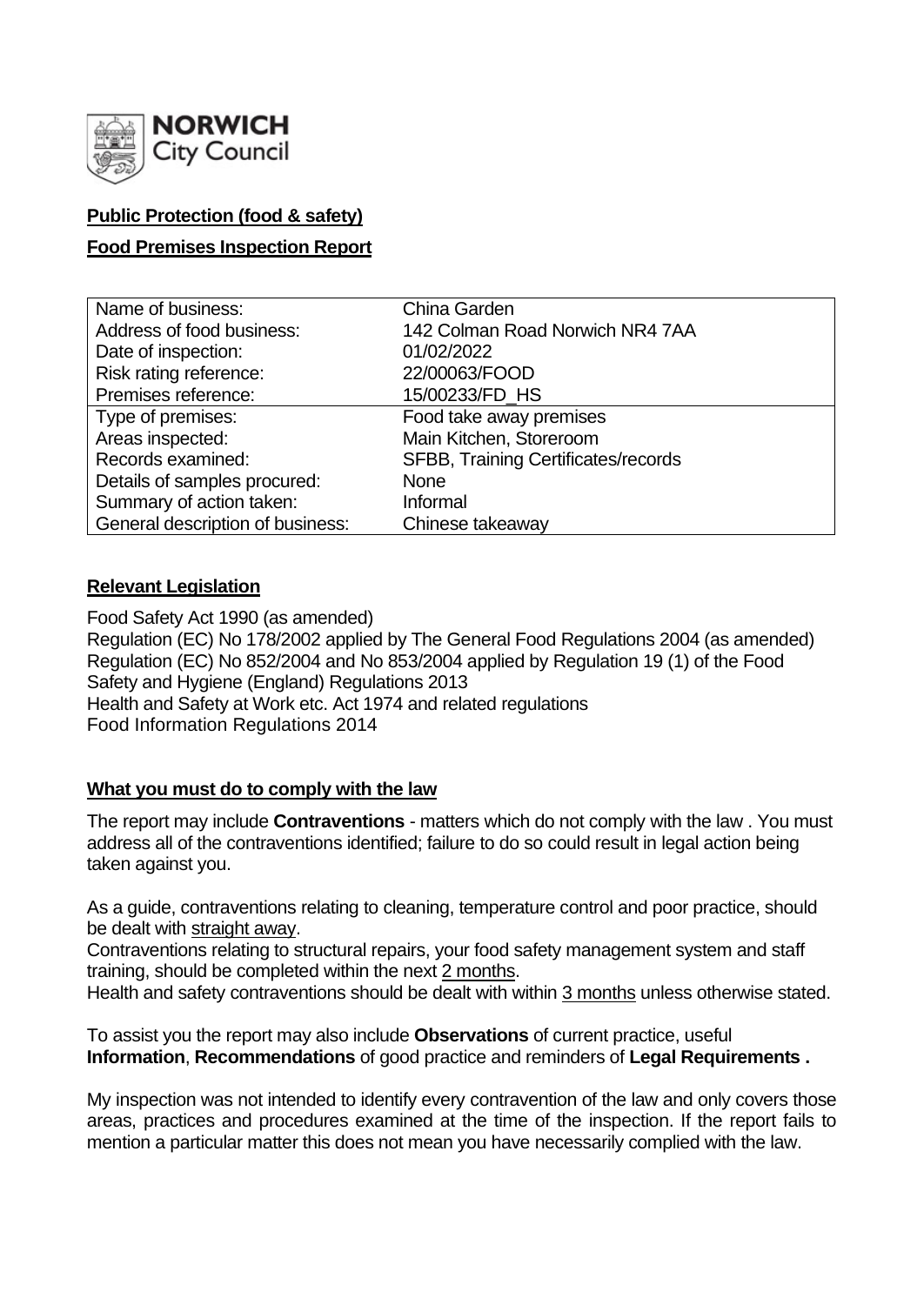# **FOOD SAFETY**

### **How we calculate your Food Hygiene Rating:**

The food safety section has been divided into the three areas which you are scored against for the hygiene rating: 1. food hygiene and safety procedures, 2. structural requirements and 3. confidence in management/control procedures. Each section begins with a summary of what was observed and the score you have been given. Details of how these scores combine to produce your overall food hygiene rating are shown in the table.

| <b>Compliance Area</b>                     |          |                 |           | <b>You Score</b> |               |    |           |    |          |  |
|--------------------------------------------|----------|-----------------|-----------|------------------|---------------|----|-----------|----|----------|--|
| <b>Food Hygiene and Safety</b>             |          |                 |           | 0                | 5             | 10 | 15        | 20 | 25       |  |
| <b>Structure and Cleaning</b>              |          |                 | 0         | 5.               | 10            | 15 | 20        | 25 |          |  |
| Confidence in management & control systems |          |                 | 0         | 5.               | 10            | 15 | 20        | 30 |          |  |
|                                            |          |                 |           |                  |               |    |           |    |          |  |
| <b>Your Total score</b>                    | $0 - 15$ | 20              | $25 - 30$ |                  | $35 - 40$     |    | $45 - 50$ |    | > 50     |  |
| <b>Your Worst score</b>                    | 5        | 10 <sup>°</sup> | 10        |                  | 15            |    | 20        |    |          |  |
|                                            |          |                 |           |                  |               |    |           |    |          |  |
| <b>Your Rating is</b>                      | 5        | 4               |           | 3                | $\mathcal{P}$ |    |           |    | $\Omega$ |  |

Your Food Hygiene Rating is 3 - a generally satisfactory standard



# **1. Food Hygiene and Safety**

Food hygiene standards are high. You demonstrated a very good standard of compliance with legal requirements. You have safe food handling practices and procedures and all the necessary control measures to prevent cross-contamination are in place. Some minor contraventions require your attention. **(Score 5)**

### Contamination risks

**Contravention** The following exposed food to the general risk of cross-contamination with bacteria or allergens or its physical contamination with dirt, foreign objects or chemicals:

• cracked/damaged food storage containers

**Legal requirement** At all stages of production, processing and distribution, food must be protected from any contamination likely to render it unfit for human consumption, injurious to health or contaminated in such a way that it would be unreasonable to expect it to be consumed in that state.

#### Hand-washing

**Observation** I was pleased to see handwashing was well managed.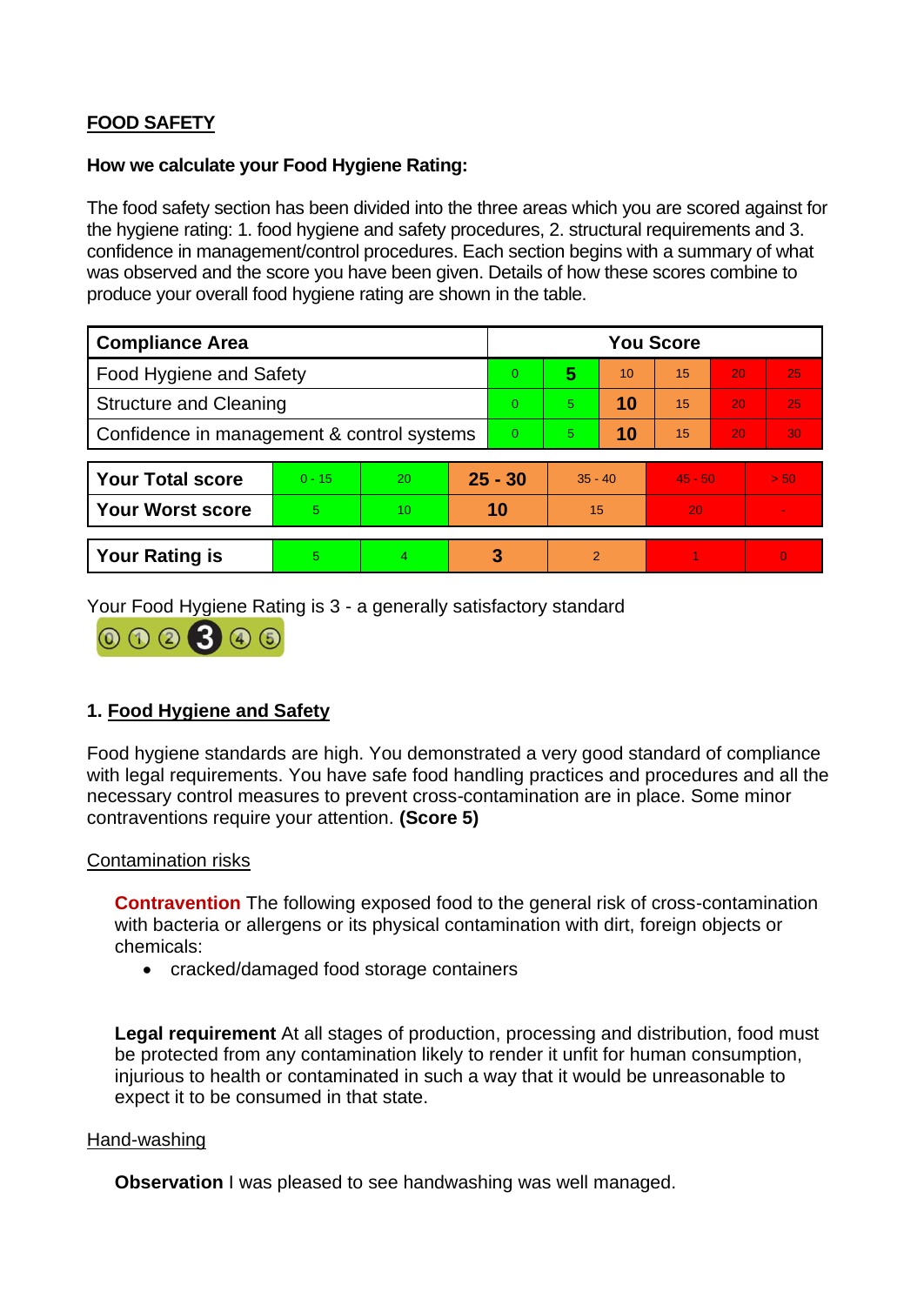### Personal Hygiene

**Contravention** The following are examples of poor personal hygiene or where it was made difficult for food handlers to maintain sufficiently high standards of personal cleanliness:

• protective clothing was insufficient to cover everyday clothes

**Legal requirement** All persons in food handling areas must wear suitable, clean, and where appropriate protective clothing

### Temperature Control

**Observation I** was pleased to see you were able to limit bacterial growth and/or survival by applying appropriate temperature controls at points critical to food safety and that you were monitoring temperatures.

#### Poor Practices

**Contravention** The following matters represented poor practice and if allowed to continue may cause food to become contaminated or lead to its deterioration::

- open bag of sugar
- no date labels on prepared foods of when to be used

**Recommendation** You should have a system to identify when open or prepared foods need to be used by or discarded, to ensure the food is fit for consumption. I recommend you apply labels which give a date that is 2 days after the day of production e.g. if food is opened on Monday it should be used by the end of Wednesday (an exception is rice which should not be kept longer than 24 hours)

**Recommendation** once opened food should be decanted into clean lidded containers

### **2. Structure and Cleaning**

The structure facilities and standard of cleaning and maintenance are of a generally satisfactory standard but there are some repairs and/or improvements which are required in order for you to comply with the law. Pest control and waste disposal provisions are adequate. The contraventions require your attention; although not critical to food safety they may become so if not addressed. **(Score 10)**

#### Cleaning of Structure

**Contravention** The following items were dirty and require more frequent and thorough cleaning:

- hand contact surfaces such as light switches and door handles
- cardboard on floor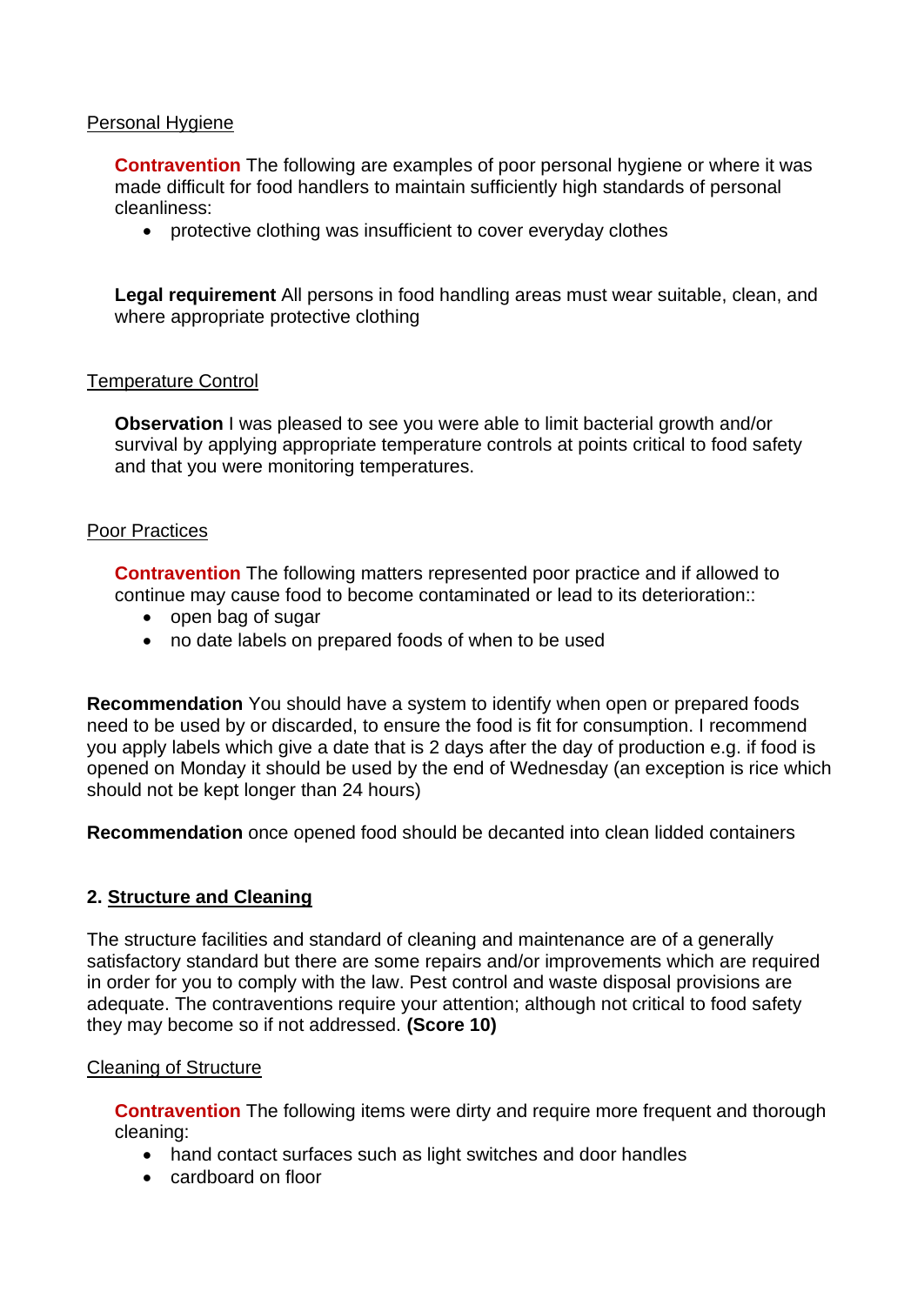- wall behind wok
- pipework behind wok

## Cleaning of Equipment and Food Contact Surfaces

**Contravention** The following items are dirty and must be cleaned:

- fridge and freezer seals
- legs to equipment
- wheels to equipment
- small chest freezer needs defrosting

**Information** Cardboard cannot be properly cleaned. Do not use it to cover the floor/ shelves of work surfaces in food rooms

### **Maintenance**

**Contravention** The following had not been suitably maintained and must be repaired or replaced:

- handles missing to chest freezers
- fluorescent light bulb missing
- split seals to fridge numbered 2

### Facilities and Structural provision

**Observation** I was pleased to see the premises had been well maintained and that adequate facilities had been provided.

### Pest Control

**Observation** I was pleased to see that the premises was proofed against the entry of pests and that pest control procedures were in place.

### **3. Confidence in Management**

There are generally satisfactory food safety controls in place although there is evidence of some non-compliance with the law. The contraventions require your attention; although not critical to food safety they may become so if not addressed. **(Score 10)**

### Food Hazard Identification and Control

**Contravention** The following Safer Food Better Business SAFE METHODS are incomplete:

- chilling
- cooking